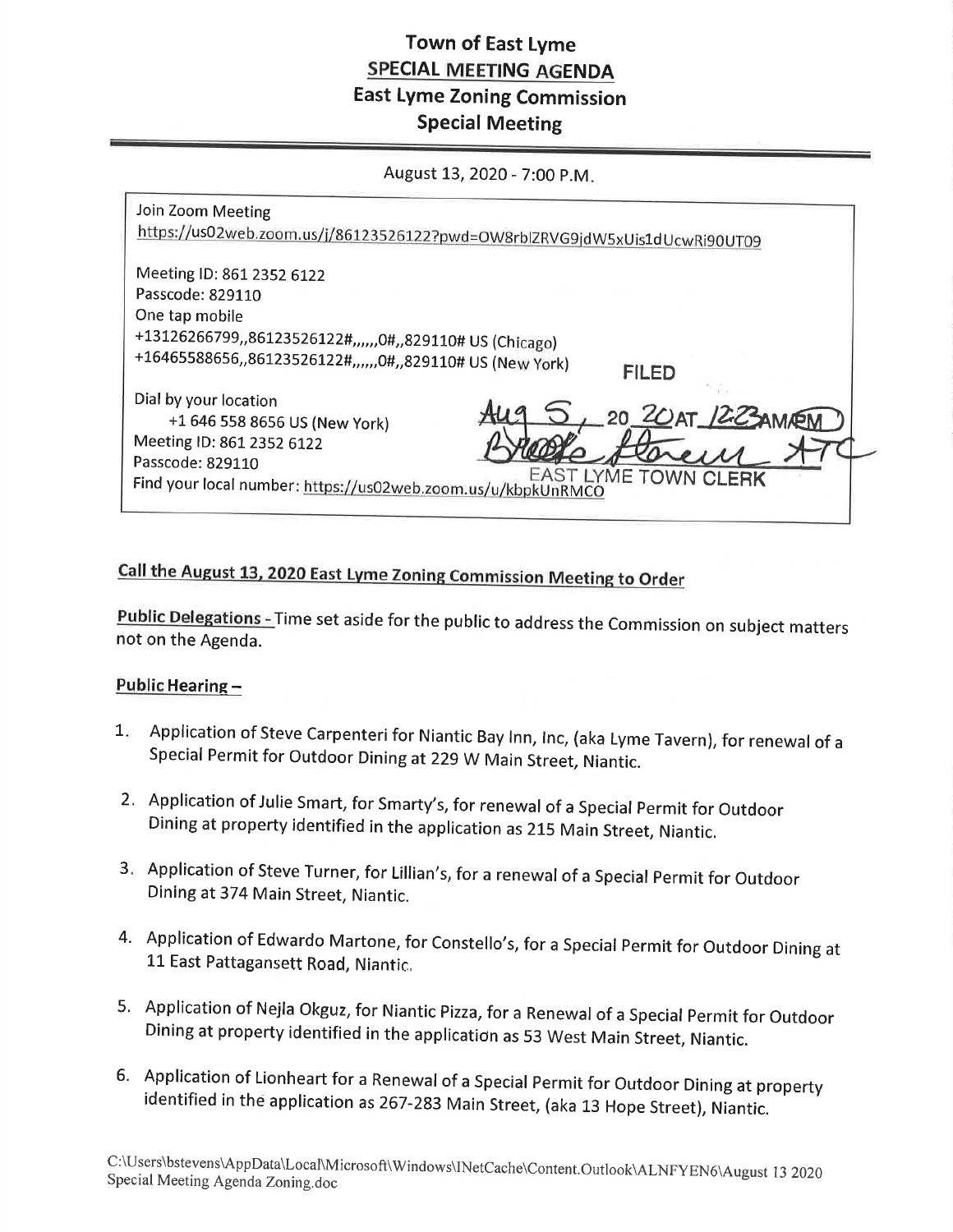- 7. Application of Timothy O'Reilly, Owner, East Lyme Café, LLC dba Smokey O'Grady's, for a Renewal of a Special Permit for Outdoor Dining at property identified in the application as 306 Flanders Road, Niantic.
- 8. Application of Leo Roche, for Strive LLC, for a Renewal of a Special Permit for Outdoor Dining at property identified in the application as247-2 Main Street, Niantic.
- 9. Application of Harry and Trifonas Loginidis d/b/a Family Pizza for a renewal of a Special Permit for Outdoor Dining at property identified in the application as 233 Main Street, Niantic.
- 10. Application of Kostas Anastasiou, for Niantic Diner, for a renewal of a Special Permit for Outdoor Dining at 26 W Main Street, Niantic.
- 11. Application of Teddy lgnatiadis for Main Street Grille, for a renewal of Special Permit for Outdoor Dining at252 Main Street, Niantic.
- 12. Application of Eugen.Emini for Black Point Pizza , for a renewal of Special Permit for Outdoor Dining at 44 Black Point Road, Niantic.
- 13. Application of Petrit Marku, for il Pomod'Oro, for a Special Permit for Outdoor Dining at 360 Boston Post Road, East Lyme.

### Regular Meeting

- 1. Application of Steve Carpenteri for Niantic Bay Inn, Inc, (aka Lyme Tavern), for renewal of a Special Permit for Outdoor Dining at229 W Main Street, Niantic.
- 2. Application of Julie Smart, for Smarty's, for renewal of a Special Permit for Outdoor Dining at property identified in the application as 215 Main Street, Niantic.
- 3. Application of Steve Turner, for Lillian's, for a renewal of a Special Permit for Outdoor Dining at374 Main Street, Niantic.
- 4. Application of Edwardo Martone, for Constello's, for a Special Permit for Outdoor Dining at 11 East Pattagansett Road, Niantic.
- 5. Application of Nejla Okguz, for Niantic Pizza, for a Renewal of a Special Permit for Outdoor Dining at property identified in the application as 53 West Main Street, Niantic
- 6. Application of Lionheart for a Renewal of a Special Permit for Outdoor Dining at property identified in the application as 267-283 Main Street, (aka 13 Hope Street), Niantic.
- 7. Application of Timothy O'Reilly, Owner, East Lyme Caf6, LLC dba Smokey O'Grady's, for <sup>a</sup> Renewal of a Special Permit for Outdoor Dining at property identified in the application as 306 Flanders Road, Niantic.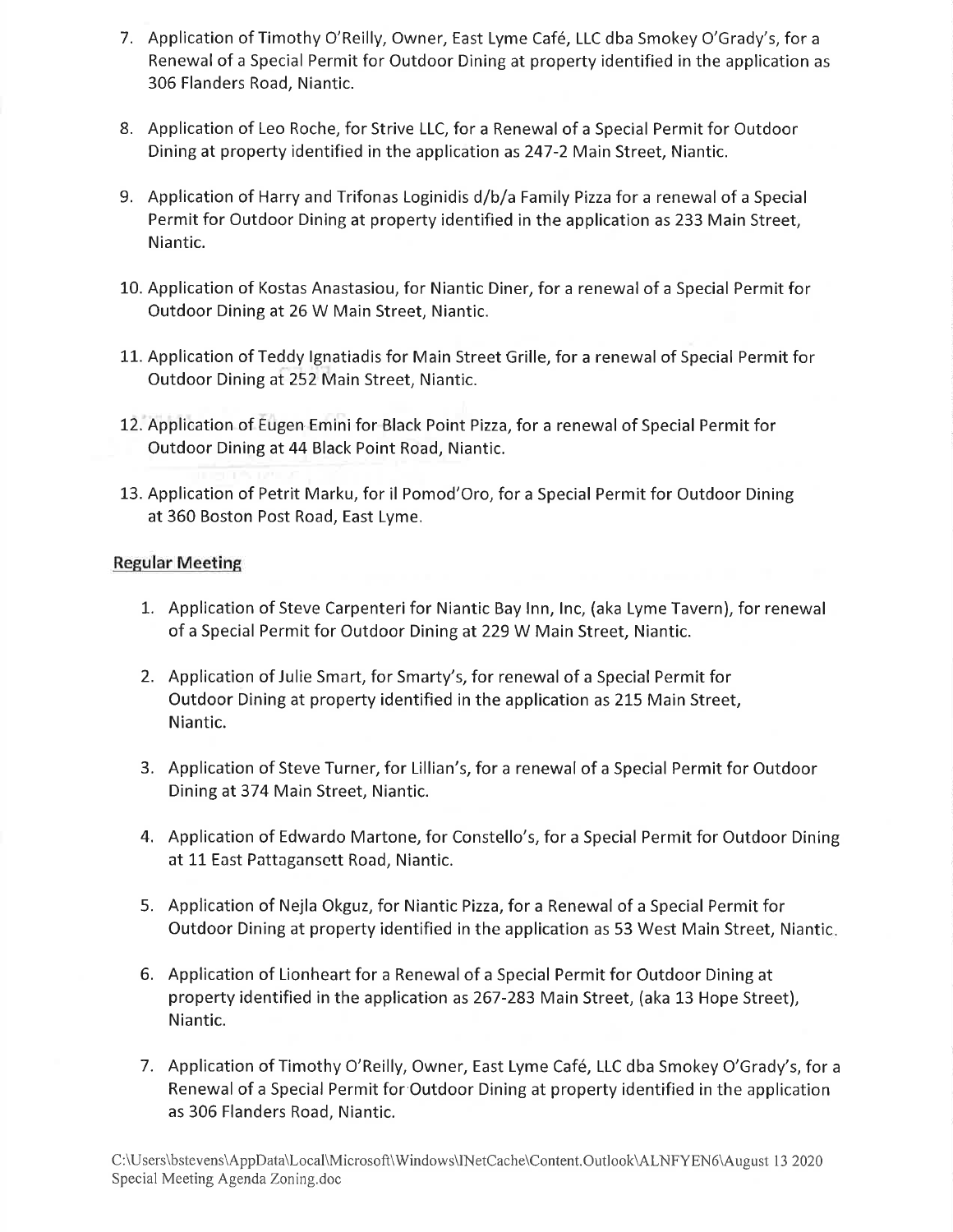- 8. Application of Leo Roche, for Strive LLC, for a Renewal of a Special Permit for Outdoor Dining at property identified in the application as247-2 Main Street, Niantic.
- 9. Application of Harry and Trifonas Loginidis d/b/a Family Pizza for a renewal of a Special Permit for Outdoor Dining at property identified in the application as 233 Main Street, Niantic.
- 10. Application of Kostas Anastasiou, for Niantic Diner, for a renewal of a Special Permit for Outdoor Dining at 26 W Main Street, Niantic.
- 11. Application of Teddy Ignatiadis for Main Street Grille, for a renewal of Special Permit for Outdoor Dining at252 Main Street, Niantic.
- 12. Application of Eugen Eminifor Black Point Pizza, for a renewal of Special Permit for Outdoor Dining at 44 Black Point Road, Niantic.
- 13. Application of Petrit Marku, for il Pomod'Oro, for a Special Permit for Outdoor Dining at 360 Boston Post Road, East Lyme.
- 14. Approval of Minutes of March 5,2020

### Old Business

#### New Business

- L. Request of Carol York, Owner, for a Waiver of Section 20.8 of the East Lyme Zoning Regulations Ownership Requirement for access to a proposed subdivision lot at 92 Old Black Point Road.
- 2. Application of Keith B. Neilson, P.E., Docko, lnc., Agent for Mr. Vincent Dowling, for a Coastal Area Management Review for New Platform, Stairs and Landing at 295 Old Black Point Road, Niantic, Connecticut.
- 3. Application of Landmark Development Group, LLC and Jarvis of Cheshire, LLC c/o Timothy Hollister, Shipman & Goodwin, LLP for a text amendment revision of Section 32 to replace Preliminary Site Plan/Final Site Plan with "Master Plan" procedure as used in Gateway Development.
- 4. Application of Pazz & Construction LLC, for Site Plan Approval of an eighty (80) unit multi-family set-aside affordable housing development submitted pursuant to the provisions of Section 8-30g of the Connecticut General Statutes at property identified in the application as N Bride Brook Road, East Lyme Assessor's Map 9, Lot37-2.
- 5. Application of Kristen T. Clarke, P.E. for Site Plan Approval of a thirty-two (32) unit age restricted affordable housing project submitted pursuant to the provisions of